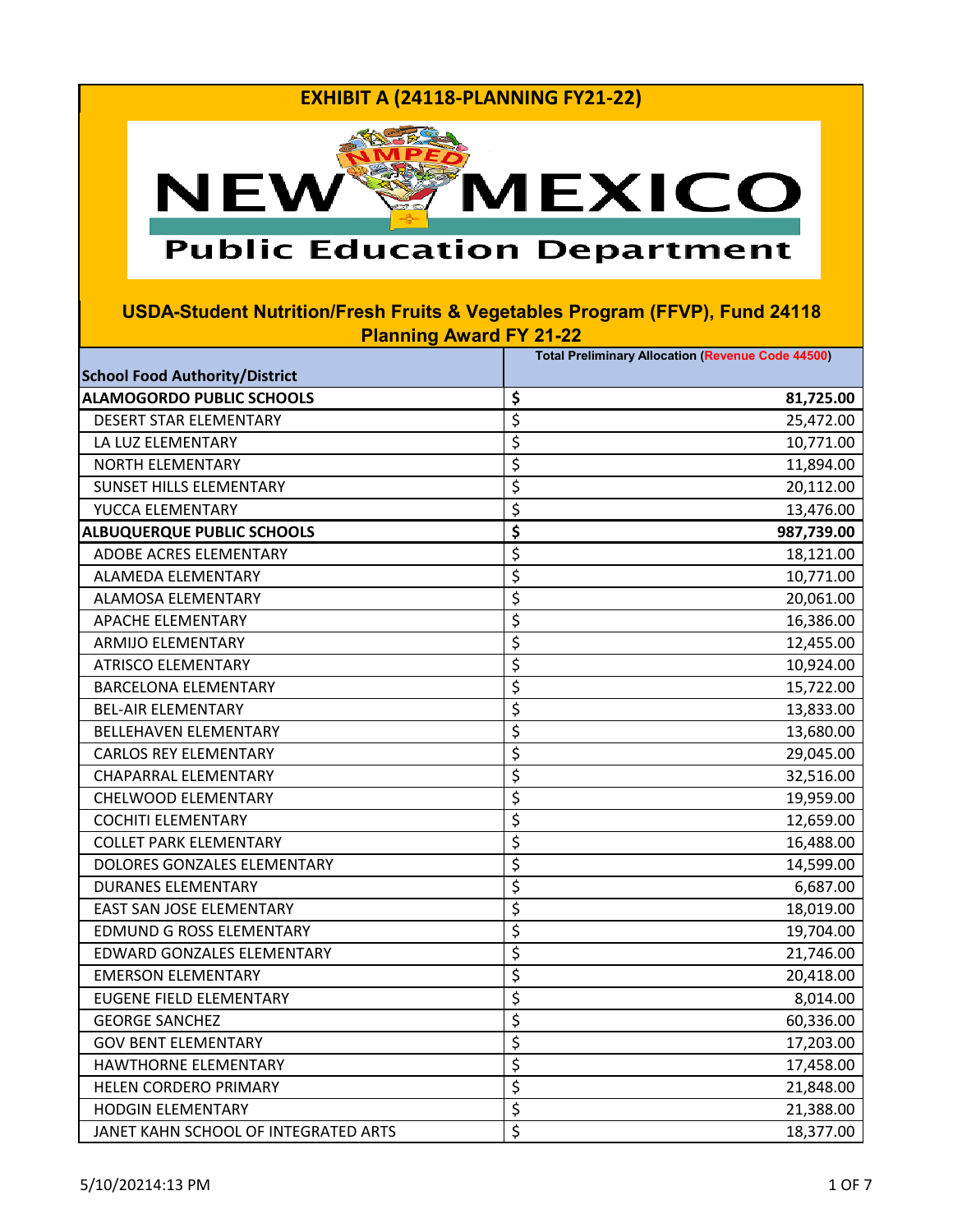

# **Public Education Department**

|                                       | <b>Total Preliminary Allocation (Revenue Code 44500)</b> |
|---------------------------------------|----------------------------------------------------------|
| <b>School Food Authority/District</b> |                                                          |
| <b>KIRTLAND ELEMENTARY</b>            | \$<br>9,597.00                                           |
| KIT CARSON ELEMENTARY                 | \$<br>17,917.00                                          |
| LA LUZ ELEMENTARY                     | \$<br>6,738.00                                           |
| LA MESA ELEMENTARY                    | \$<br>20,316.00                                          |
| LAVALAND ELEMENTARY                   | \$<br>21,644.00                                          |
| LEW WALLACE ELEMENTARY                | \$<br>10,209.00                                          |
| LONGFELLOW ELEMENTARY                 | \$<br>10,924.00                                          |
| LOS PADILLAS ELEMENTARY               | \$<br>10,618.00                                          |
| LOS RANCHOS ELEMENTARY                | \$<br>12,251.00                                          |
| LOWELL ELEMENTARY                     | \$<br>11,690.00                                          |
| MACARTHUR ELEMENTARY                  | \$<br>10,464.00                                          |
| <b>MARK TWAIN ELEMENTARY</b>          | \$<br>14,599.00                                          |
| MARYANN BINFORD ELEMENTARY            | \$<br>25,217.00                                          |
| <b>MATHESON PARK ELEMENTARY</b>       | \$<br>9,801.00                                           |
| MC COLLUM ELEMENTARY                  | \$<br>13,527.00                                          |
| <b>MISSION AVENUE ELEMENTARY</b>      | \$<br>15,977.00                                          |
| MITCHELL ELEMENTARY                   | \$<br>14,548.00                                          |
| MONTEZUMA ELEMENTARY                  | \$<br>17,764.00                                          |
| MOUNTAIN VIEW ELEMENTARY              | \$<br>13,476.00                                          |
| NAVAJO ELEMENTARY                     | \$<br>19,244.00                                          |
| PAINTED SKY ELEMENTARY                | \$<br>28,637.00                                          |
| PAJARITO ELEMENTARY                   | \$<br>18,785.00                                          |
| REGINALD CHAVEZ ELEMENTARY            | \$<br>10,362.00                                          |
| RUDOLFO ANAYA ELEMENTARY              | \$<br>32,108.00                                          |
| SOMBRA DEL MONTE ELEMENTARY           | \$<br>13,170.00                                          |
| SUSIE R. MARMON ELEMENTARY            | \$<br>28,228.00                                          |
| <b>TOMASITA ELEMENTARY</b>            | \$<br>13,374.00                                          |
| <b>VALLE VISTA ELEMENTARY</b>         | \$<br>18,581.00                                          |
| <b>WHERRY ELEMENTARY</b>              | \$<br>16,794.00                                          |
| <b>WHITTIER ELEMENTARY</b>            | \$<br>12,762.00                                          |
| <b>BELEN CONSOLIDATED SCHOOLS</b>     | \$<br>73,609.00                                          |
| <b>CENTRAL ELEMENTARY</b>             | \$<br>10,975.00                                          |
| DENNIS CHAVEZ ELEMENTARY              | \$<br>13,731.00                                          |
| <b>GIL SANCHEZ ELEMENTARY</b>         | \$<br>13,833.00                                          |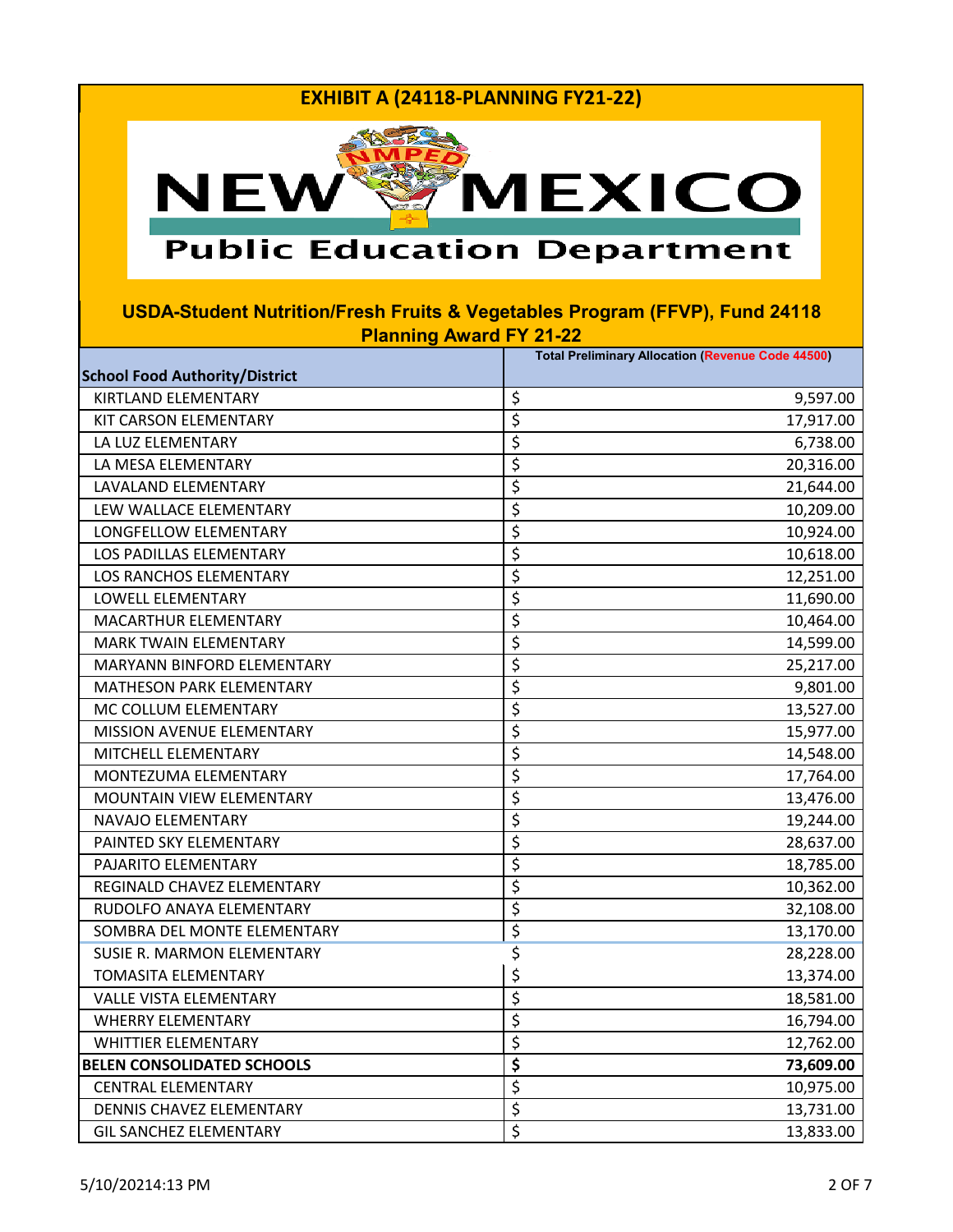

# **Public Education Department**

|                                           | <b>Total Preliminary Allocation (Revenue Code 44500)</b> |
|-------------------------------------------|----------------------------------------------------------|
| <b>School Food Authority/District</b>     |                                                          |
| <b>JARAMILLO ELEMENTARY</b>               | \$<br>12,762.00                                          |
| LA PROMESA ELEMENTARY                     | \$<br>9,546.00                                           |
| RIO GRANDE ELEMENTARY                     | \$<br>12,762.00                                          |
| <b>BERNALILLO PUBLIC SCHOOLS</b>          | \$<br>59,878.00                                          |
| ALGODONES ELEMENTARY                      | \$<br>7,606.00                                           |
| <b>BERNALILLO ELEMENTARY</b>              | \$<br>16,590.00                                          |
| <b>COCHITI ELEMENTARY</b>                 | \$<br>8,729.00                                           |
| SANTO DOMINGO ELEMENTARY                  | \$<br>13,017.00                                          |
| <b>WD CARROLL ELEMENTARY</b>              | \$<br>13,936.00                                          |
| <b>CENTRAL CONSOLIDATED</b>               | \$<br>93,619.00                                          |
| EVA B. STOKELY ELEMENTARY                 | \$<br>11,741.00                                          |
| KIRTLAND ELEMENTARY/PRE-K EARLY           | \$<br>21,848.00                                          |
| <b>MESA ELEMENTARY</b>                    | \$<br>13,833.00                                          |
| NASCHITTI ELEMENTARY                      | \$<br>4,237.00                                           |
| NEWCOMB ELEMENTARY                        | \$<br>10,669.00                                          |
| NIZHONI ELEMENTARY                        | \$<br>14,905.00                                          |
| OJO AMARILLO ELEMENTARY                   | \$<br>16,386.00                                          |
| <b>CHRISTINE DUNCANS HERITAGE ACADEMY</b> | \$<br>22,256.00                                          |
| CHRISTINE DUNCANS HERITAGE ACADEMY        | \$<br>22,256.00                                          |
| <b>CIMARRON MUNICIPAL SCHOOLS</b>         | \$<br>2,756.00                                           |
| <b>CIMARRON ELEMENTARY</b>                | \$<br>2,756.00                                           |
| <b>CLAYTON MUNICIPAL SCHOOLS</b>          | \$<br>11,027.00                                          |
| <b>ALVIS ELEMENTARY</b>                   | \$<br>8,269.00                                           |
| <b>KISER ELEMENTARY</b>                   | \$<br>2,758.00                                           |
| <b>CLOVIS MUNCIPAL SCHOOLS</b>            | \$<br>128,176.00                                         |
| ARTS ACADEMY AT BELLA VISTA               | \$<br>17,049.00                                          |
| <b>CAMEO ELEMENTARY</b>                   | \$<br>14,446.00                                          |
| <b>HIGHLAND ELEMENTARY</b>                | \$<br>13,782.00                                          |
| <b>JAMES BICKLEY ELEMENTARY</b>           | \$<br>16,335.00                                          |
| LA CASITA ELEMENTARY                      | \$<br>12,710.00                                          |
| LOCKWOOD ELEMENTARY                       | \$<br>16,131.00                                          |
| PARKVIEW ELEMENTARY                       | \$<br>20,725.00                                          |
| SANDIA ELEMENTARY                         | \$<br>16,998.00                                          |
| IEL CAMINO REAL ACADEMY                   | \$<br>14,293.00                                          |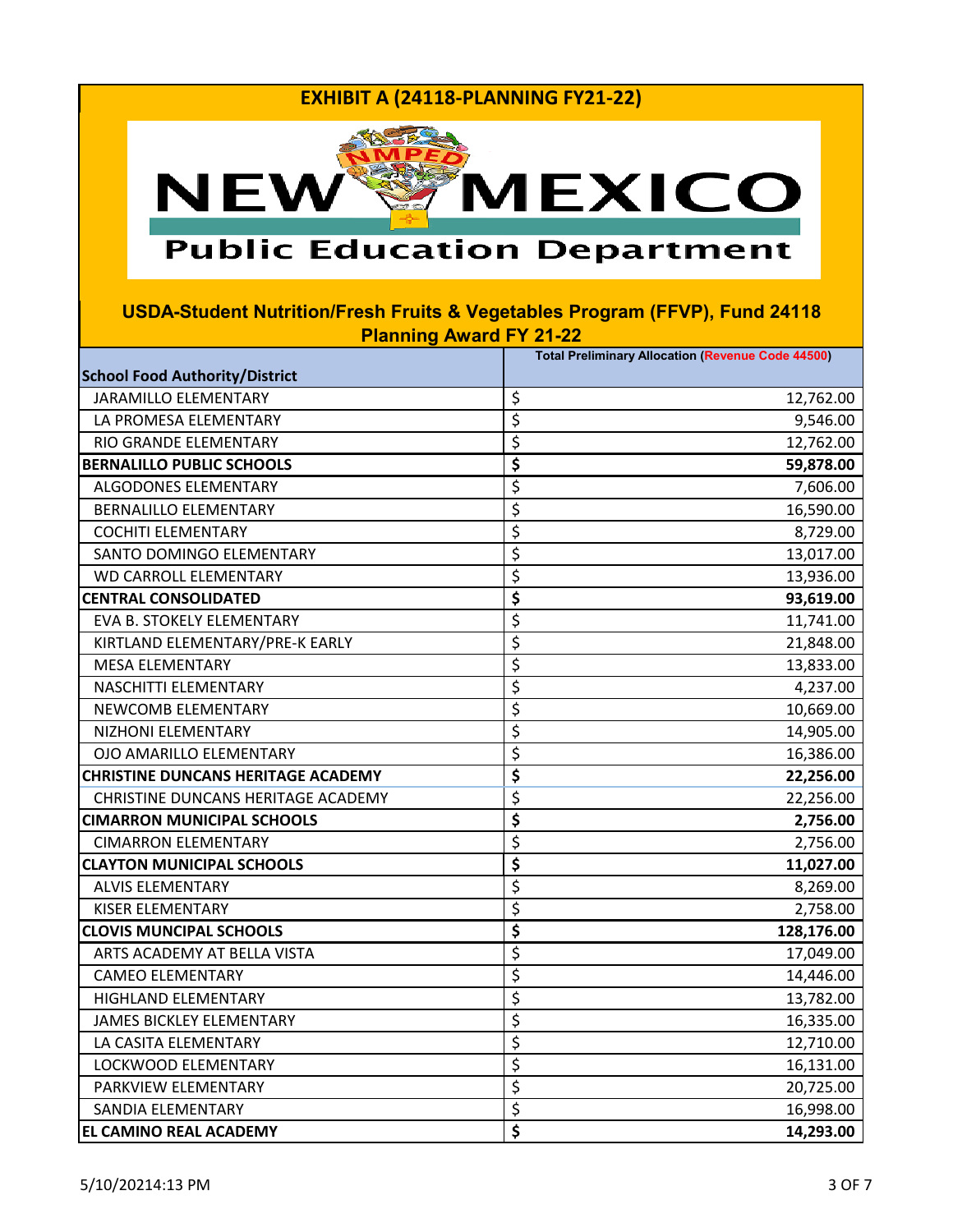

# **Public Education Department**

|                                       | <b>Total Preliminary Allocation (Revenue Code 44500)</b> |
|---------------------------------------|----------------------------------------------------------|
| <b>School Food Authority/District</b> |                                                          |
| EL CAMINO REAL ACADEMY                | \$<br>14,293.00                                          |
| <b>ESTANCIA MUNICIPAL SCHOOLS</b>     | \$<br>15,109.00                                          |
| LOWER ELEMENTARY                      | \$<br>6,891.00                                           |
| <b>UPPER ELEMENTARY</b>               | \$<br>6,993.00                                           |
| <b>VANSTONE ELEMENTARY</b>            | \$<br>1,225.00                                           |
| <b>FARMINGTON MUNICIPAL SCHOOLS</b>   | \$<br>106,328.00                                         |
| ANIMAS ELEMENTARY                     | \$<br>19,653.00                                          |
| APACHE ELEMENTARY                     | \$<br>22,664.00                                          |
| <b>BLUFFVIEW ELEMENTARY</b>           | \$<br>19,244.00                                          |
| MCCORMICK ELEMENTARY                  | \$<br>20,163.00                                          |
| MCKINLEY ELEMENTARY                   | \$<br>24,604.00                                          |
| FORT SUMNER MUNICIPAL SCHOOLS         | \$<br>6,177.00                                           |
| FORT SUMNER ELEMENTARY                | \$<br>6,177.00                                           |
| <b>GALLUP MCKINLEY COUNTY SCHOOLS</b> | \$<br>258,548.00                                         |
| CATHERINE A. MILLER ELEMENTARY        | \$<br>15,416.00                                          |
| <b>CROWNPOINT ELEMENTARY</b>          | \$<br>16,539.00                                          |
| DAVID SKEET ELEMENTARY                | \$<br>9,290.00                                           |
| DEL NORTE ELEMENTARY                  | \$<br>23,685.00                                          |
| <b>INDIAN HILLS ELEMENTARY</b>        | \$<br>14,599.00                                          |
| JEFFERSON ELEMENTARY                  | \$<br>26,442.00                                          |
| LINCOLN ELEMENTARY                    | \$<br>55,844.00                                          |
| NAVAJO ELEMENTARY                     | \$<br>14,191.00                                          |
| RAMAH ELEMENTARY                      | \$<br>9,188.00                                           |
| STAGECOACH ELEMENTARY                 | \$<br>16,488.00                                          |
| <b>THOREAU ELEMENTARY</b>             | \$<br>16,182.00                                          |
| <b>TOBE TURPEN ELEMENTARY</b>         | \$<br>20,214.00                                          |
| TOHATCHI ELEMENTARY                   | \$<br>10,669.00                                          |
| TWIN LAKES ELEMENTARY                 | \$<br>9,801.00                                           |
| <b>GRANTS CIBOLA COUNTY SCHOOLS</b>   | \$<br>84,634.00                                          |
| <b>BLUEWATER ELEMENTARY</b>           | \$<br>3,726.00                                           |
| <b>CUBERO ELEMENTARY</b>              | \$<br>11,281.00                                          |
| MESA VIEW ELEMENTARY                  | \$<br>22,511.00                                          |
| MILAN ELEMENTARY                      | \$<br>20,980.00                                          |
| MOUNT TAYLOR ELEMENTARY               | \$<br>21,797.00                                          |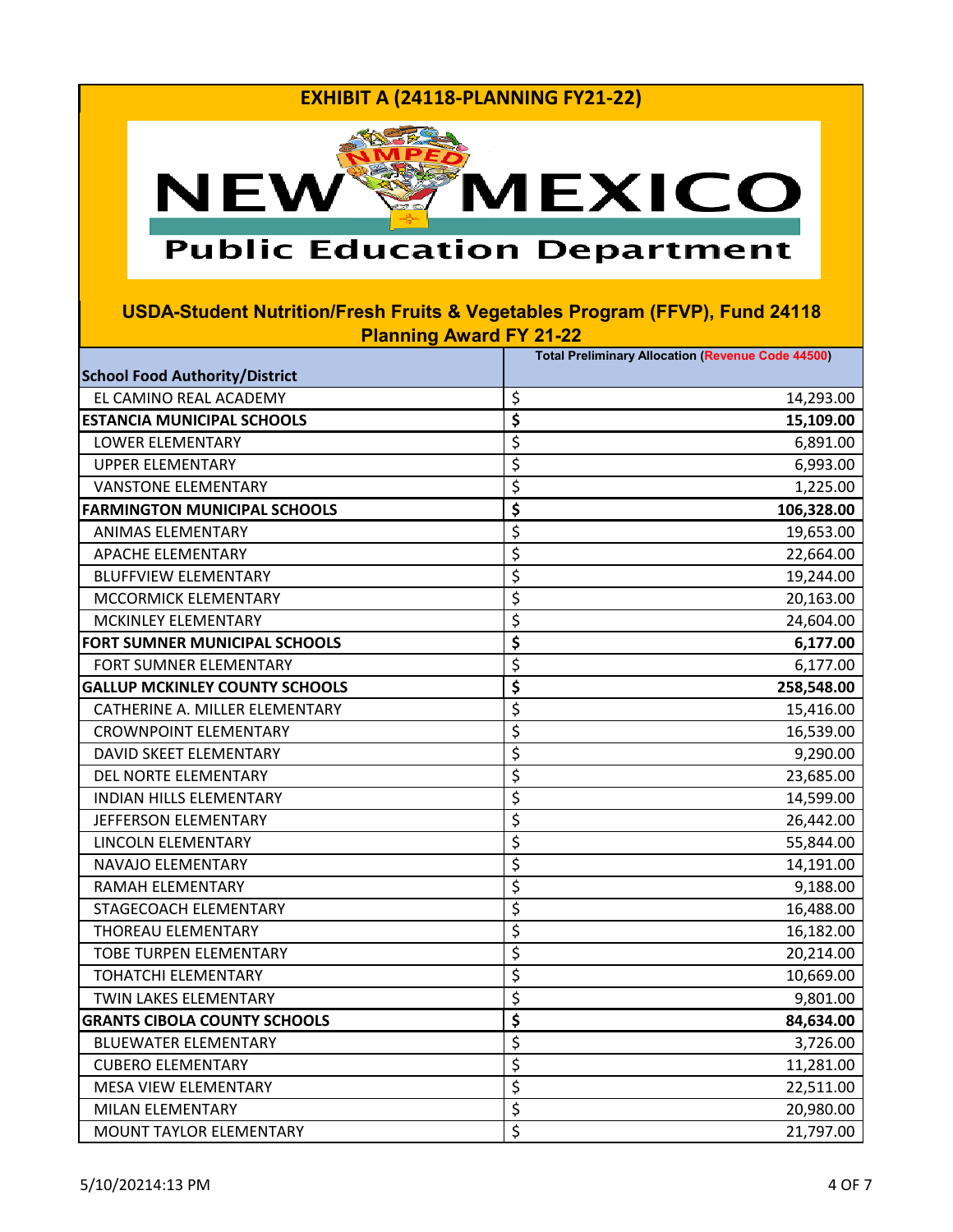

## **Public Education Department**

|                                                | <b>Total Preliminary Allocation (Revenue Code 44500)</b> |
|------------------------------------------------|----------------------------------------------------------|
| <b>School Food Authority/District</b>          |                                                          |
| SAN RAFAEL ELEMENTARY                          | \$<br>2,859.00                                           |
| SEBOYETA ELEMENTARY                            | \$<br>1,480.00                                           |
| <b>HATCH VALLEY PUBLIC SCHOOLS</b>             | \$<br>27,974.00                                          |
| <b>GARFIELD ELEMENTARY</b>                     | \$<br>5,411.00                                           |
| HATCH VALLEY ELEMENTARY                        | \$<br>8,576.00                                           |
| RIO GRANDE ELEMENTARY                          | \$<br>13,987.00                                          |
| JEMEZ MOUNTAIN PUBLIC SCHOOLS                  | \$<br>6,227.00                                           |
| <b>GALLINA ELEMENTARY</b>                      | \$<br>2,705.00                                           |
| <b>LYBROOK ELEMENTARY</b>                      | \$<br>3,522.00                                           |
| JEMEZ VALLEY PUBLIC SCHOOLS                    | \$<br>6,636.00                                           |
| JEMEZ VALLEY ELEMENTARY                        | \$<br>6,636.00                                           |
| LA TIERRA MONTESSORI SCHOOL FOR ARTS & SCIENCE | \$<br>3,114.00                                           |
| LA TIERRA MONTESSORI SCHOOL                    | \$<br>3,114.00                                           |
| <b>LAS CRUCES PUBLIC SCHOOLS</b>               | \$<br>316,690.00                                         |
| ALAMEDA ELEMENTARY                             | \$<br>18,785.00                                          |
| <b>BOOKER T. WASHINGTON</b>                    | \$<br>15,365.00                                          |
| <b>CENTRAL ELEMENTARY</b>                      | \$<br>9,188.00                                           |
| <b>CESAR CHAVEZ ELEMENTARY</b>                 | \$<br>25,370.00                                          |
| <b>COLUMBIA ELEMENTARY</b>                     | \$<br>15,671.00                                          |
| <b>CONLEE ELEMENTARY</b>                       | \$<br>20,367.00                                          |
| DONA ANA ELEMENTARY                            | \$<br>19,295.00                                          |
| <b>HERMOSA HEIGHTS ELEMENTARY</b>              | \$<br>18,428.00                                          |
| HILLRISE ELEMENTARY                            | \$<br>24,502.00                                          |
| LOMA HEIGHTS ELEMENTARY                        | \$<br>25,166.00                                          |
| MAC ARTHUR ELEMENTARY                          | \$<br>18,479.00                                          |
| MESILLA PARK ELEMENTARY                        | \$<br>19,908.00                                          |
| <b>SUNRISE ELEMENTARY</b>                      | \$<br>18,326.00                                          |
| <b>TOMBAUGH ELEMENTARY</b>                     | \$<br>29,505.00                                          |
| UNIVERSITY HILLS ELEMENTARY                    | \$<br>19,244.00                                          |
| <b>VALLEY VIEW ELEMENTARY</b>                  | \$<br>19,091.00                                          |
| LAS VEGAS CITY PUBLIC SCHOOLS                  | \$<br>21,184.00                                          |
| <b>EARLY CHILDHOOD CENTER</b>                  | \$<br>4,237.00                                           |
| LOS NINOS ELEMENTARY                           | \$<br>14,803.00                                          |
| MIKE SENA ELEMENTARY                           | \$<br>2,144.00                                           |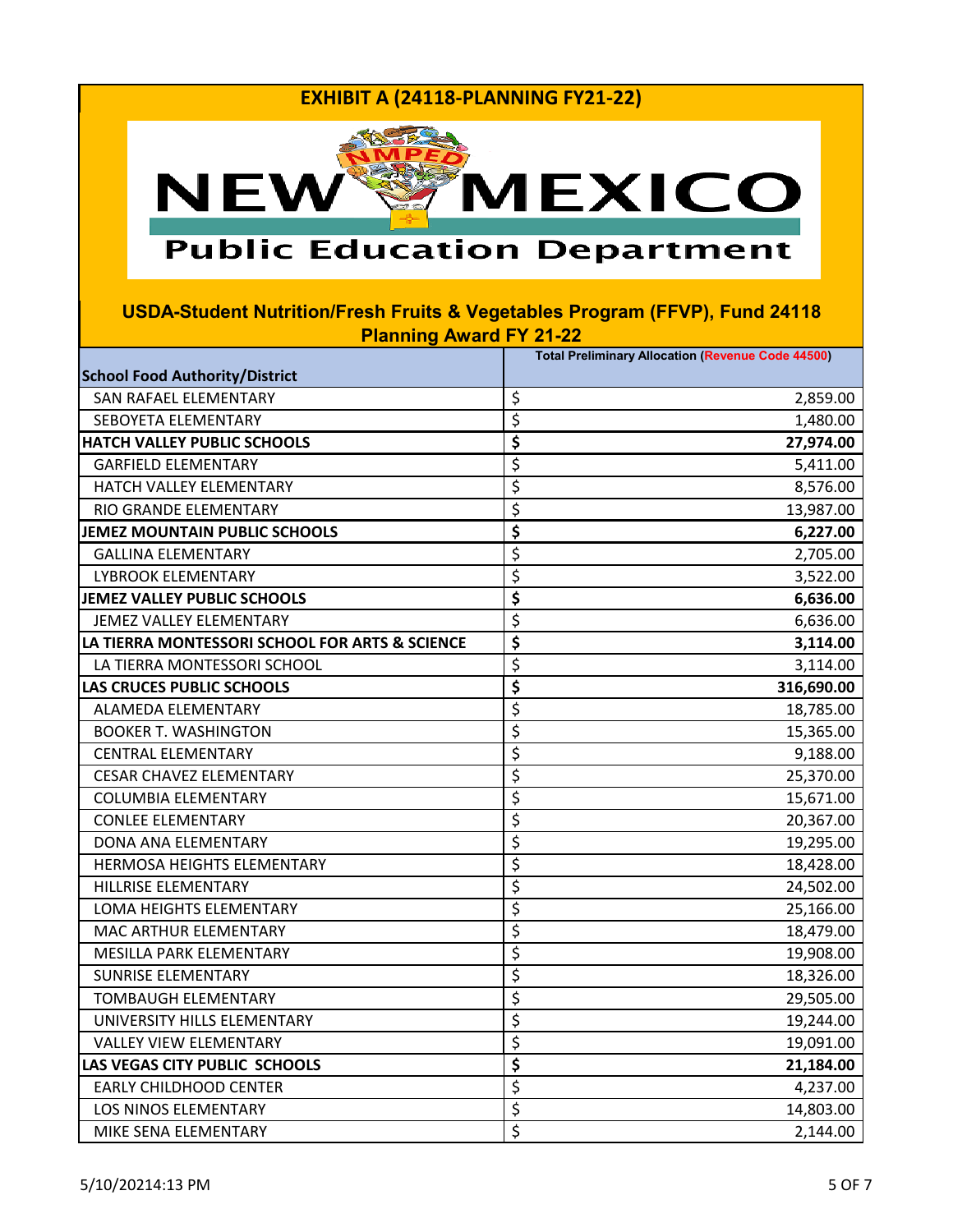

# **Public Education Department**

|                                            | <b>Total Preliminary Allocation (Revenue Code 44500)</b> |
|--------------------------------------------|----------------------------------------------------------|
| <b>School Food Authority/District</b>      |                                                          |
| <b>LORDSBURG MUNICIPAL SCHOOLS</b>         | \$<br>12,557.00                                          |
| <b>CENTRAL ELEMENTARY</b>                  | \$<br>3,267.00                                           |
| R.V.TRAYLOR ELEMENTARY                     | \$<br>9,290.00                                           |
| <b>MAXWELL MUNICIPAL SCHOOLS</b>           | \$<br>2,501.00                                           |
| MAXWELL ELEMENTARY                         | \$<br>2,501.00                                           |
| <b>MORA INDEPENDENT SCHOOLS</b>            | \$<br>10,209.00                                          |
| <b>HOLMAN ELEMENTARY</b>                   | \$<br>2,246.00                                           |
| <b>MORA ELEMENTARY</b>                     | \$<br>7,963.00                                           |
| <b>MORIARTY-EDGEWOOD SCHOOLS</b>           | \$<br>16,896.00                                          |
| MORIARTY ELEMENTARY                        | \$<br>16,896.00                                          |
| <b>MOUNTAINAIR PUBLIC SCHOOLS</b>          | \$<br>4,747.00                                           |
| MOUNTAINAIR ELEMENTARY                     | \$<br>4,747.00                                           |
| <b>QUESTA INDEPENDENT SCHOOLS</b>          | \$<br>7,555.00                                           |
| ALTA VISTA ELEMENTARY/INTERMEDIATE         | \$<br>7,555.00                                           |
| <b>RATON PUBLIC SCHOOLS</b>                | \$<br>24,349.00                                          |
| LONGFELLOW ELEMENTARY                      | \$<br>11,281.00                                          |
| <b>RATON INTERMEDIATE</b>                  | \$<br>13,068.00                                          |
| <b>RED RIVER VALLEY CHARTER SCHOOL</b>     | \$<br>4,084.00                                           |
| RED RIVER VALLEY CHARTER SCHOOL            | \$<br>4,084.00                                           |
| <b>SAINT BONAVENTURE SCHOOL</b>            | \$<br>5,972.00                                           |
| SAINT BONAVENTURE SCHOOL                   | \$<br>5,972.00                                           |
| <b>SAN FELIPE PUEBLO ELEMENTARY SCHOOL</b> | \$<br>13,017.00                                          |
| SAN FELIPE ELEMENTARY SCHOOL               | \$<br>13,017.00                                          |
| <b>SANTA ROSA CONSOLIDATED SCHOOLS</b>     | \$<br>13,731.00                                          |
| RITA A. MARQUEZ ELEMENTARY                 | \$<br>2,756.00                                           |
| SANTA ROSA ELEMENTARY                      | \$<br>10,975.00                                          |
| <b>SOCORRO CONSOLIDATED SCHOOLS</b>        | \$<br>29,096.00                                          |
| MIDWAY ELEMENTARY                          | \$<br>3,267.00                                           |
| PARKVIEW ELEMENTARY                        | \$<br>21,388.00                                          |
| SAN ANTONIO ELEMENTARY                     | \$<br>4,441.00                                           |
| <b>SPRINGER MUNICIPAL SCHOOLS</b>          | \$<br>3,880.00                                           |
| <b>FORRESTER ELEMENTARY</b>                | \$<br>1,685.00                                           |
| <b>WILFERTH ELEMENTARY</b>                 | \$<br>2,195.00                                           |
| <b>TAOS MUNICIPAL SCHOOLS</b>              | \$<br>42,114.00                                          |